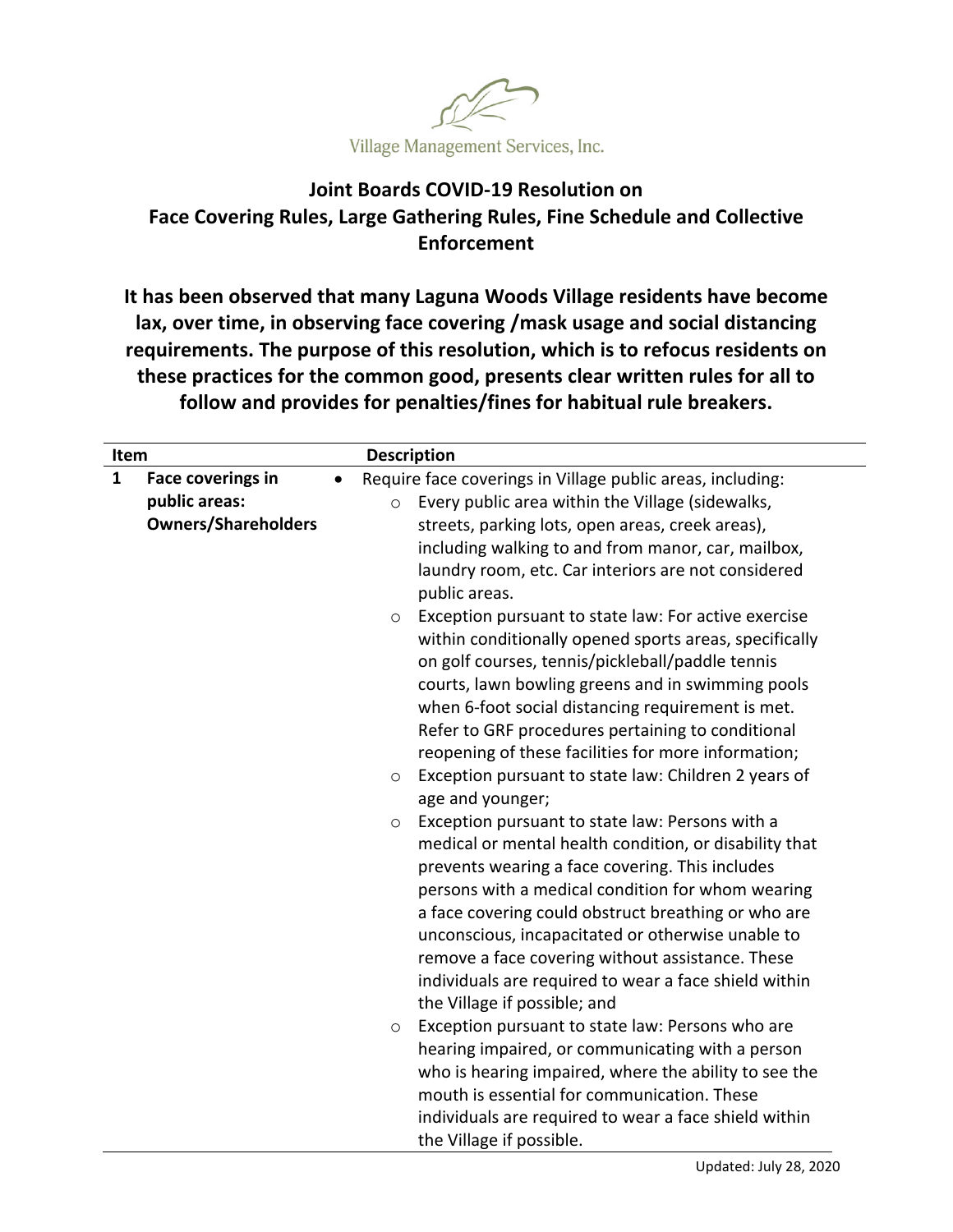| Item           |                                                                                                                      | <b>Description</b>                                                                                                                                                                                                                                                                                                                                                                                                                                                                                                                                                                                                                                                                                                                                                                                                                                                                                                                                 |
|----------------|----------------------------------------------------------------------------------------------------------------------|----------------------------------------------------------------------------------------------------------------------------------------------------------------------------------------------------------------------------------------------------------------------------------------------------------------------------------------------------------------------------------------------------------------------------------------------------------------------------------------------------------------------------------------------------------------------------------------------------------------------------------------------------------------------------------------------------------------------------------------------------------------------------------------------------------------------------------------------------------------------------------------------------------------------------------------------------|
|                |                                                                                                                      | Face covering: Material that is worn covering the nose and<br>$\bullet$<br>mouth. Face shields are not acceptable when worn without<br>appropriate face covering.<br>Penalty owner/shareholders: There will be escalating fines<br>based on the number of violations.<br>First violation: Fine \$0<br>$\circ$<br>Second violation: Fine \$100<br>$\circ$<br>Third violation: Fine \$250<br>$\circ$<br>Suspension of privileges/rights: Suspension of membership<br>privileges for a period of up to 30 days for a single<br>noncontinuing violation. Membership privileges for any<br>continuing violation may be suspended for so long as such<br>continuing violation exists and remains uncured.<br>Hearing process: In accordance with the Davis-Stirling<br>Common Interest Development Act.                                                                                                                                                  |
| $\overline{2}$ | <b>Face covering check</b><br>at gates in guest<br>lanes                                                             | Require each driver and passenger entering Village in the<br>$\bullet$<br>guest lane to demonstrate possession of face covering.<br>Deny access to drivers and passengers who do not have face<br>$\bullet$<br>coverings for each occupant in the vehicle.                                                                                                                                                                                                                                                                                                                                                                                                                                                                                                                                                                                                                                                                                         |
| 3              | <b>Face coverings in</b><br>public areas:<br><b>Contractors (private</b><br>and VMS), service<br>providers, visitors | Require face coverings in Village public areas, including:<br>Every public area within Village (sidewalks, streets,<br>$\circ$<br>parking lots, open areas, creek areas), including<br>walking to and from any manor, car, mailbox,<br>laundry room, etc.; and<br>For contractors and service providers: When loading<br>$\circ$<br>and unloading vehicles, carrying tools and equipment<br>to manor, taking breaks and similar activities.<br>USPS employees must adhere to Postal Service<br>O<br>policy, which requires employees to wear face<br>coverings in areas where state and local<br>governments have ordered or directed people to<br>wear face coverings.<br>Penalty for violations by contractors, service providers,<br>visitors:<br>First violation: Village access suspended 14 days<br>$\circ$<br>Second violation: Village access suspended 30 days<br>$\circ$<br>Third violation: Village access suspended 60 days<br>$\circ$ |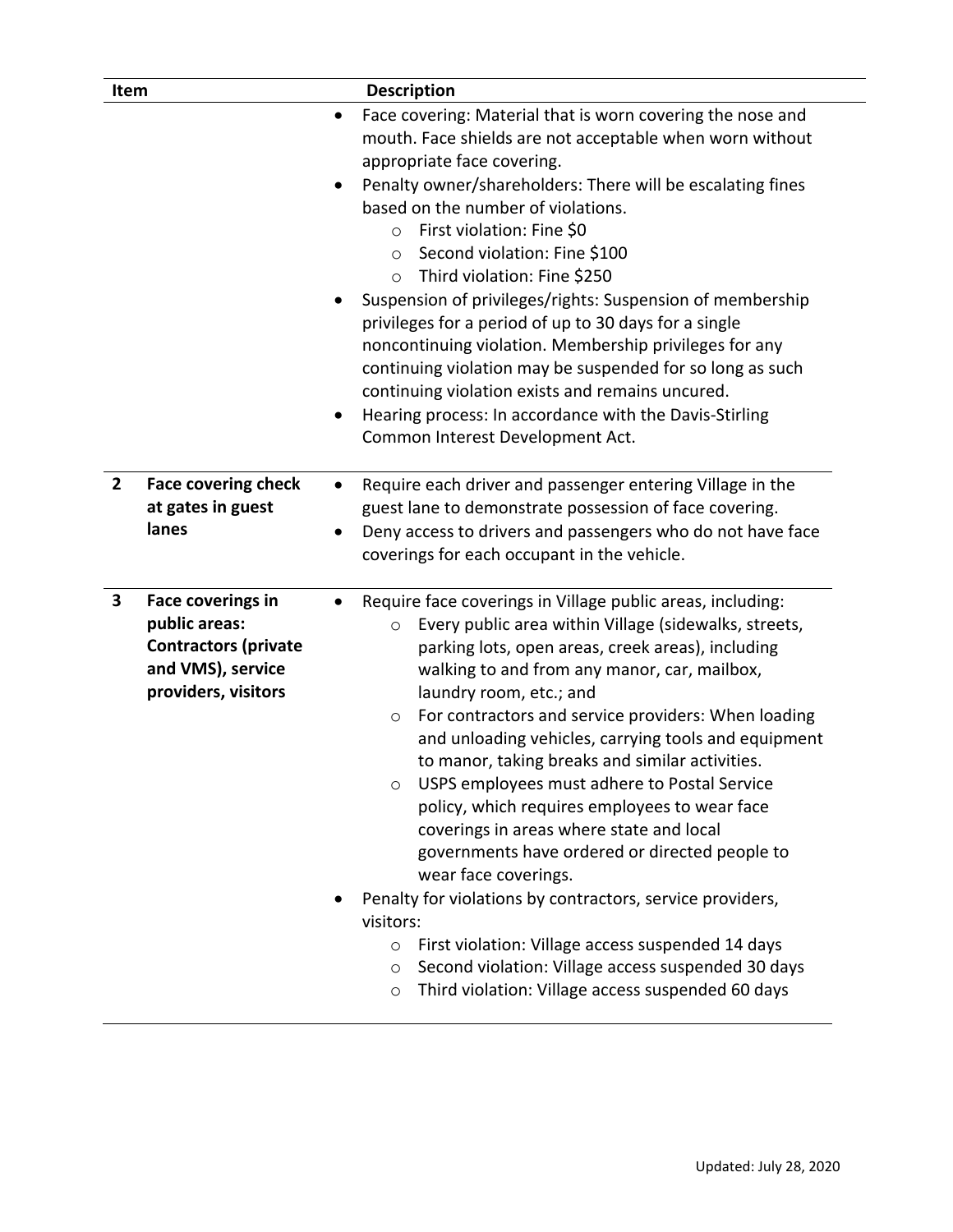| Item |                                                                                                | <b>Description</b>                                                                                                                                                                                                                                                                                                                                                                                                                                                                                                                                                                                                                                                                                                                                              |
|------|------------------------------------------------------------------------------------------------|-----------------------------------------------------------------------------------------------------------------------------------------------------------------------------------------------------------------------------------------------------------------------------------------------------------------------------------------------------------------------------------------------------------------------------------------------------------------------------------------------------------------------------------------------------------------------------------------------------------------------------------------------------------------------------------------------------------------------------------------------------------------|
| 4    | Large gatherings                                                                               | Prohibit large group gatherings in any open space; large<br>groups are defined as more than 15 individuals per group.<br>Penalty owner/shareholders: There will be escalating fines<br>$\bullet$<br>based on number of violations.<br>First violation: Fine \$0<br>$\Omega$<br>Second violation: Fine \$100<br>$\circ$<br>Third violation: Fine \$250<br>$\circ$<br>Suspension of privileges/rights: Suspension of membership<br>privileges for a period of up to 30 days for a single<br>noncontinuing violation. Membership privileges for any<br>continuing violation may be suspended for so long as such<br>continuing violation exists and remains uncured.<br>Hearing process: In accordance with the Davis-Stirling<br>Common Interest Development Act. |
| 5    | <b>Indoor activities</b>                                                                       | Prohibit indoor activities at GVA recreation rooms.                                                                                                                                                                                                                                                                                                                                                                                                                                                                                                                                                                                                                                                                                                             |
| 6    | <b>Temperature checks:</b><br><b>Community Center</b>                                          | Maximize number of Community Center employees who<br>$\bullet$<br>telecommute; limit number of Community Center<br>employees who must be present on any given day.<br>Require temperature checks of employees entering<br>Community Center.<br>Deny access to employees with temperature greater than<br>100.4 degrees pursuant to CDC guidelines.                                                                                                                                                                                                                                                                                                                                                                                                              |
| 7    | <b>Temperature checks:</b><br><b>Contractors (private</b><br>and VMS) and<br>service providers | Require contractors and service providers to require daily<br>$\bullet$<br>employee temperature checks as part of their pandemic<br>response plans prior entering the Village.<br>Contractors and service providers must not send employees<br>to the Village when temperatures exceed 100.4 degrees<br>pursuant to CDC guidelines.                                                                                                                                                                                                                                                                                                                                                                                                                             |